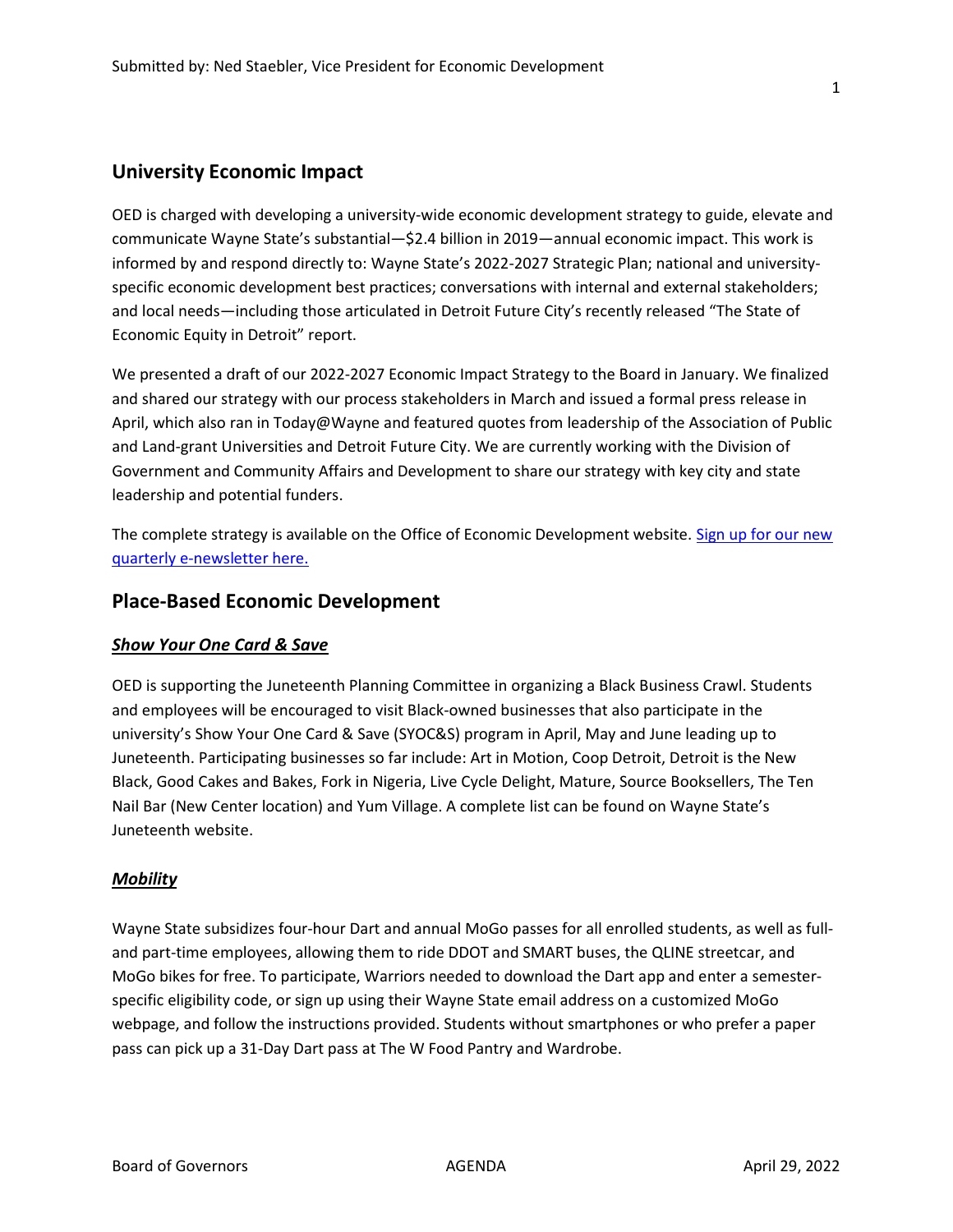OED is working with the Mike Ilitch School of Business to promote this benefit to students and employees as an alternative to the shuttle, which Wayne State will discontinue as of May 5, 2022. Additionally, OED participated in the Spring Open House on March 12, 2022 and is committed to participating in two Residential Experience Resource Fairs in May and June and 25 new student orientations between May and August. We also partnered with MoGo Detroit on two free Street Skills Classes: Biking Basics on April 7, 2022 and Confident City Cycling on April 14, 2022.

# Growth Stage Business Support

### Goldman Sachs 10,000 Small Businesses Program

The Goldman Sachs 10,000 Small Businesses Program continues normal operations. We launched cohort #23 on January 10<sup>th</sup> with 28 scholars. At the time of this report we are within 3 weeks of finishing cohort #23. We are preparing for Cohort #24 which will begin on May  $5<sup>th</sup>$ ; our interview date is March 31<sup>st</sup> with 30+ applicants scheduled for interviews. Cohort #24 will be our first in person cohort since the beginning of the pandemic and we are excited to be returning to the classroom.

- Cohort 23 (January April): The program is being delivered remotely to 28 companies from Wayne, Oakland, Macomb, Washtenaw, Livingston, Kalamazoo, and Oscoda counties. Cohort 23 is scheduled to end April 13, 2022. We have completed 8 of 9 Modules and 4 clinics.
- Outreach & Recruitment: We are in the recruiting cycle for Cohort #25, with the initial part 1 application due date of June 2<sup>nd</sup> 2022. We currently have 25 applications and will be doing several outreach events in April and May, and anticipate having 100 initial applications by the cutoff date.
- Alumni Support: The 10,000 Voices program has again launched into advocacy and direct support from state and local governments. On April 8<sup>th</sup> an event featuring Senator Gary Peter will be held at Jam Handy in Midtown Detroit. Not only is Jam Handy an alumni of the program, there are two alumnae that will participate in a panel discussion with Senator Peter – Jill Bommarito with Ethel's Edibles and Felicia Harris with Everything HR. The event is in person and streamed simultaneously. We will also continue our quarterly resource calls for Michigan Alumni and will perform all required Alumni meetings.
- New programs The two new training programs launched by Goldman Sachs and the Initiative for Competitive Inner Cities (ICIC) in February - Black in Business and Build for Growth closed out their initial application period in March. Response to the programs has been strong and a number of local businesses applied to the programs. We also have had 2 folks in our network apply to be business advisors in the Black in Business Program.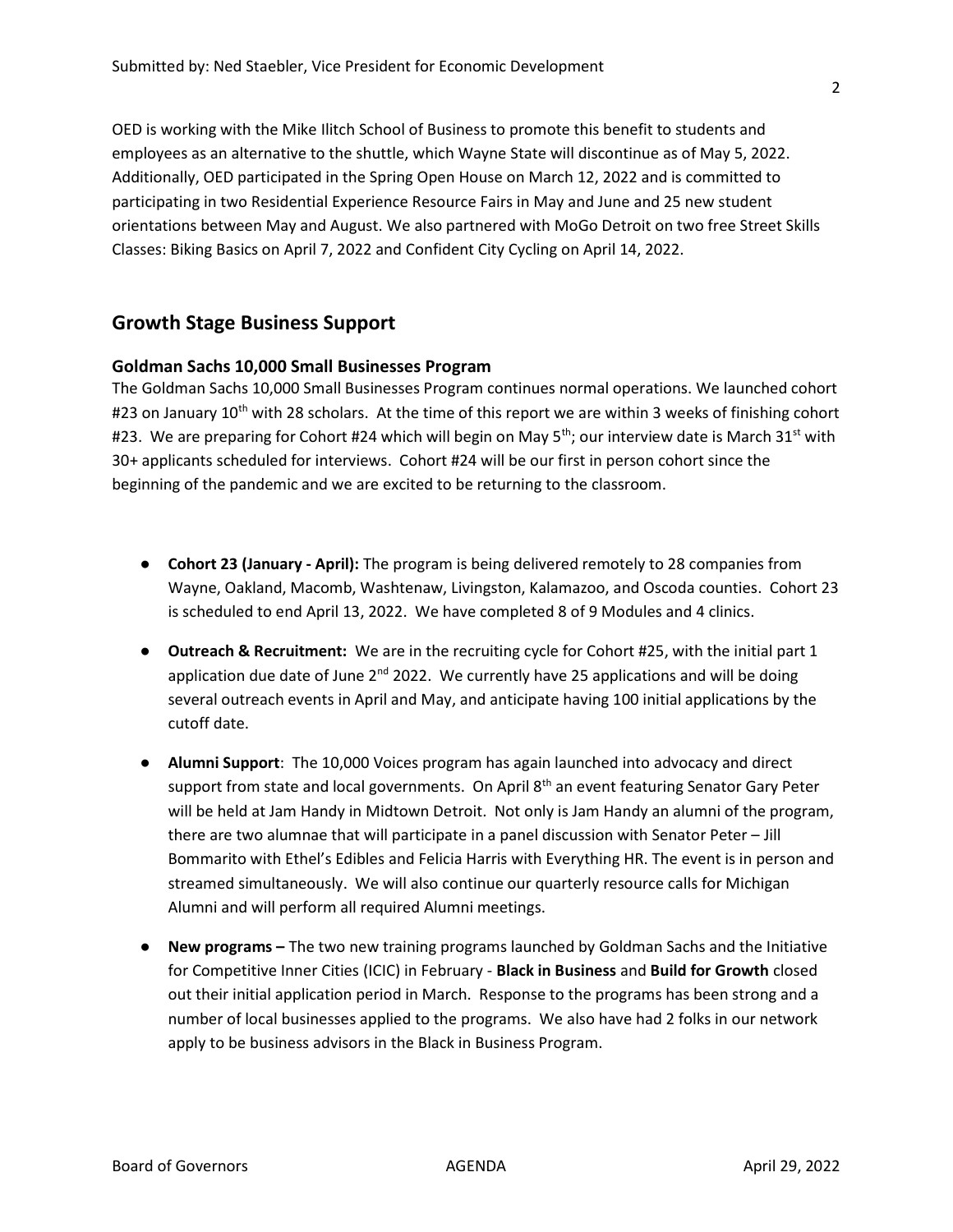# TechTown Operations

# Coworking/Office Space

With some leases expiring in the past month, the building occupancy rate is now at 99%. We continue to work through a waitlist of potential tenants as offices become available and are confident that the occupancy rate will remain near or at 100% throughout the year.

TechTown's Covid protocols have been updated to require masking only in open shared spaces (allowing for unmasking in meeting rooms and private offices).

We have resumed in-person formats for select TechTown event offerings hosted in the building, beginning with The SHOP and a Member/Tenant Town Hall. We have multiple bookings for large events (100 people) at the Industry Innovation Center and continue to field inquiries for mid-size events in TechTown spaces.

The Collaborative Workspace + Facilities Team spent several weeks developing new amenities and new coworking options, including a wellness room (for nursing mothers, prayer, meditation, relaxation), a recording room (for podcast and video production and studio photography), a flexible 10-day/month coworking package, and a referral program that rewards existing members and tenants and provides free single-day coworking access for prospective members.

## Strategy

TechTown kicked off an org-wide strategic planning process this month with the intention of producing a 3-year strategic plan for execution in 2023-2025. Led by consultants at 313 Creative, director-level leadership participated in a first session focused on identifying key themes and focus areas for the plan. The next step will invite staff at all levels to participate in facilitated brainstorming sessions to further build out goals and objectives. A draft plan framework will be shared with the TechTown Excecutive Committee and TechTown Board of Directors at their June meetings to invite board member input before finalizing the complete plan.

TechTown staff will meet with Wayne State Office of Economic Development staff and Co.act Detroit staff in May to share strategies and identify common themes and opportunities for connection and collaboration.

## Human Resources

TechTown updated its employer-paid professional development program to increase funds available to staff and provide resources in partnership with two universities: Wayne State University and Davenport University. Both universities now offer a 20% tuition discount for TechTown staff.

401k program update: TechTown committed to offering a 401k match program for full-time staff beginning in 2022. While initial plans targeted a Q1 rollout, the HR Team's evaluation of the current 401k program revealed some issues with the current provider, triggering efforts to identify a new vendor. The revised timeline targets a Q2 match program rollout.

## Data + Systems

Much of the data and systems work over the past month has focused on behind-the-scenes streamlining of platforms and tech tools used by staff. As TechTown's digital content production increases, the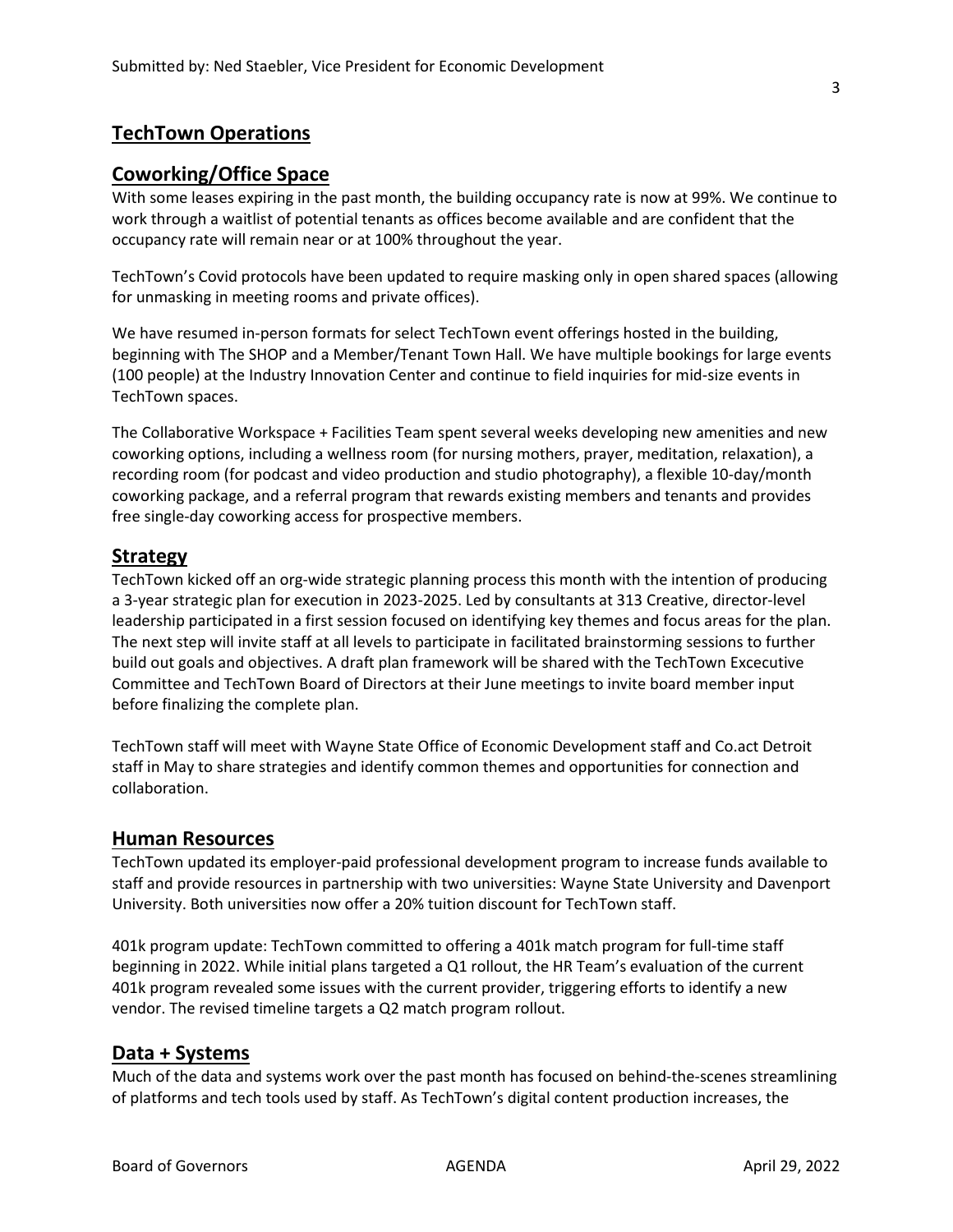Systems Innovation Team has supported the consolidation of video libraries into a YouTube channel to improve public access and save money on hosting and storage.

# Nonprofit Capacity-Building & Innovation

## Co.act Detroit

Background: In December of 2017, TechTown Detroit was awarded a three-year grant from the Ralph C. Wilson, Jr. Foundation to launch the Center for Nonprofit Support at 6568 Woodward Avenue, just five blocks from the current TechTown building. Partners in the launch of the Center include the Michigan Nonprofit Association and Michigan Community Resources locally, as well as Community Wealth Partners nationally. Detroit's nonprofit community is both diverse and expansive, addressing the myriad needs and opportunities across southeast Michigan with relevant and impactful programming. However, many of these nonprofit organizations struggle to sustain themselves and fight a constant uphill battle to keep their doors open and invest in their staffs' long-term development. At the same time, countless opportunities for nonprofits in our region to collaborate, leverage efforts and deepen their impact go unrealized, either for lack of knowledge of one another's work or lack of capacity to solidify connections. Through the establishment of Co.act Detroit (formerly known as the Nonprofit Center for Support), the Foundation, TechTown and our community partners will meet these challenges of our nonprofit sector head-on.

Brand Identity and Communications: Co.act Detroit is refining the communications plan to align with the 2022-2024 strategic framework plan. A key focus is continuing to increase awareness about Co.act Detroit programming through local and national digital and media platforms. We are finalizing a multitiered 2022 communications plan supported by Earlyworks LLC. Co.act Detroit continues to partner with Issue Media and the Michigan Nonprofit Association to produce the Nonprofit Journal, which uplifts nonprofit storytelling across Southeast Michigan. Co.act has released three new episodes in 2022 in our Natural Collisions podcast as well as a two-year impact report.

Programming: Co.act Detroit continues to offer all of our programming virtually due to the COVID-19 pandemic. We are exploring a soft relaunch of our space and a hybrid program model of virtual and in person offerings. In February we kicked off a new Collaborative Leaders Learning Circle program, a 10 month cohort for leaders of nonprofit collaborative groups to learn from and with each other.

This month, Co.act will convene regional philanthropic leaders and a sampling of BIPOC nonprofit leaders through our Foundation Nonprofit Dialogue Series to co-create ways to get more resources to BIPOC led organizations in our region. We will also kickoff our Nonprofit Wellbeing Series for 2022 with a workshop on Delegation for Nonprofit Leaders.

Co.act has completed the first phase of selection for the Kip:D+ grant program in partnership with a majority resident-led selection committee, narrowing down 264 applications to 50 finalists representing just under \$4mm in total projects. We are continuing to provide application support to finalists and oneon-one support to denied applicants in partnership with Michigan Community Resources. We are also hosting virtual site visits for finalists to showcase their proposed project. Grantees are expected to be selected by May 2022.

### Strategy & Fund Development: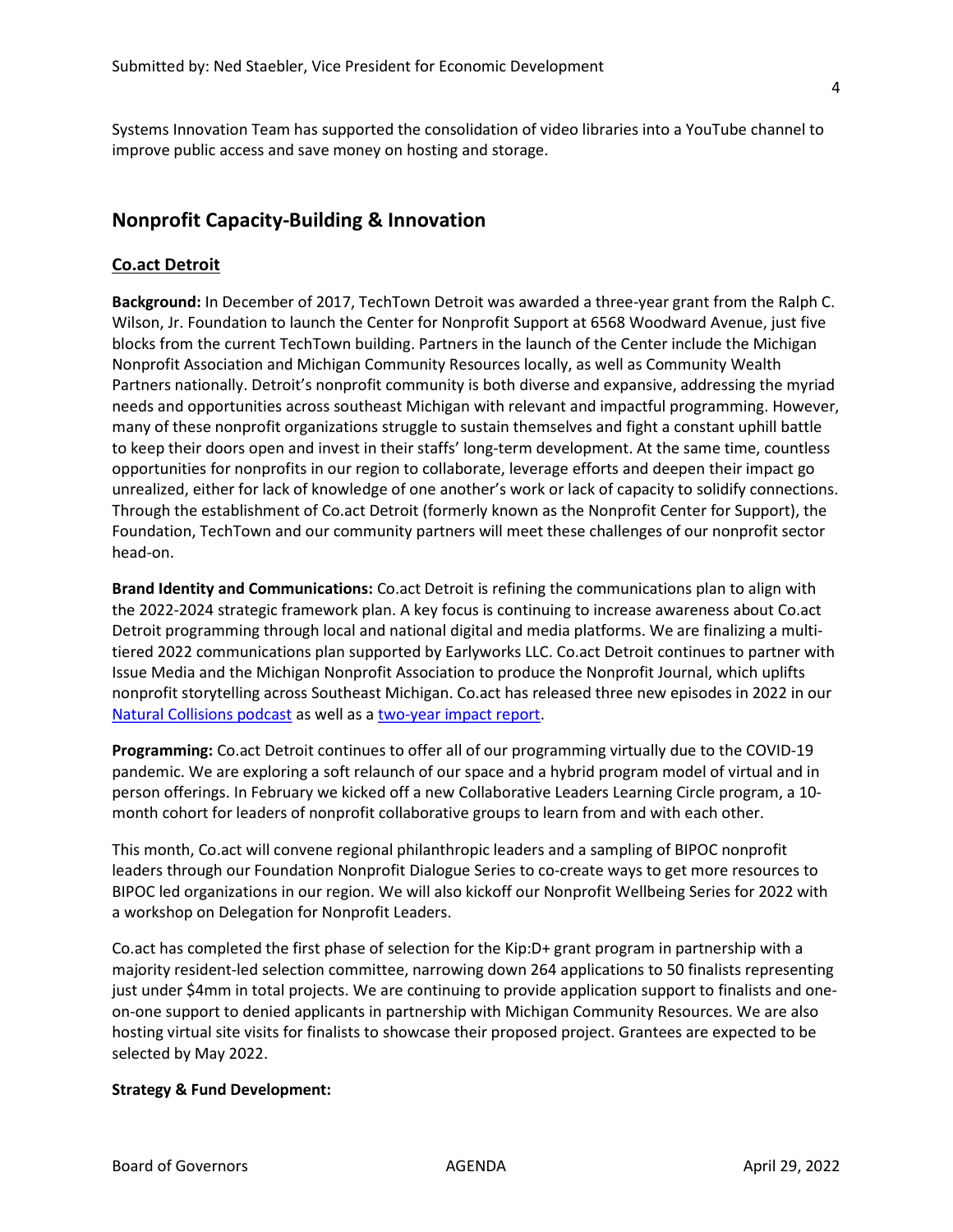Co.act is finalizing strategic framework action plans to support the implementation of our 2022-2024 strategic framework plan. We recently completed a fund development needs assessment and fund development plan and a case for investment will be completed in March 2022. Co.act received a \$300,000 general operating grant over three years from McGregor Fund. We have been in conversations with Skillman and Fisher for new programmatic support.

# Talent-based Economic Development

### Detroit Revitalization Fellows, a program of Wayne State University

Launched at Wayne State University in 2011, the Detroit Revitalization Fellows (DRF) program has placed talented, mid-career professionals at local organizations at the forefront of the city and region's civic, community, and economic development. This select group of doers engaged in a rigorous two-year leadership development program while serving full-time at their host organizations. DRF has been generously funded by the Kresge Foundation, Ford Foundation, Hudson-Webber Foundation, Fred A. and Barbara M. Erb Family Foundation, Ralph C. Wilson, Jr. Foundation, Skillman Foundation, DTE Energy Foundation, the Max M. & Marjorie S. Fisher Foundation, the John S. and James L. Knight Foundation, the PwC Charitable Foundation, Rock Ventures, and Wayne State University.

Acknowledging the changes occurring across the city since 2011, in April 2019 the program embarked on a strategic assessment. DRF partnered with The Work Department and Public Sector Consultants to engage nearly 100 diverse stakeholders including current and alumni Fellows, funders, Advisory Council members, current and previous employers, coaches, other sector leaders, and residents via phone interviews, surveys, focus groups, and strategic planning sessions. The goal was to understand and develop a vision for how the fellowship could make a greater impact while continuing to nurture and promote the leaders Detroit needs now. The assessment is complete and the executive summary and fiveyear strategic plan will be publicly shared when appropriate.

In May of 2020, DRF staff along with OED leadership made a significant strategic shift in line with prospective funding priorities to solely support increased alumni programming. In August of 2020, DRF successfully obtained respective funding for the remainder of the 2020 year and again in August of 2021 for the 2021 – 2022 programming year. While the nation grapples with navigating both a health and social pandemic, DRF will execute programming that supports its network of 80 Alumni fellows during these times via a hybrid model through both virtual and in-person programming where appropriate. DRF will pursue ongoing funding to support 2022 - 2023 Alumni programming.

#### Alumni Engagement:

To honor the implications posed by COVID 19, the DRF program began hosting a series of virtual Alumni check-ins in late May of 2020. Since then, Alumni fellows from all four cohorts have had the opportunity to connect with each other on a weekly basis. Over the past two years, Alumni Fellows have been enjoying and taking advantage of the flexibility that surrounds these meaningful check-ins and have found the opportunity to connect to one other and discuss topics of their choosing, share much needed resources and simply embrace their network to be essential in facilitating community building which has been especially valuable during this time of the COVID19 pandemic and social unrest across the nation.

Based on data taken from ongoing Alumni COVID-19 surveys along with feedback from DRF's Alumni council, formal and informal Alumni Engagement curriculums are developed, with respect to funding, to further support the leadership/professional development journeys of the Alumni network throughout the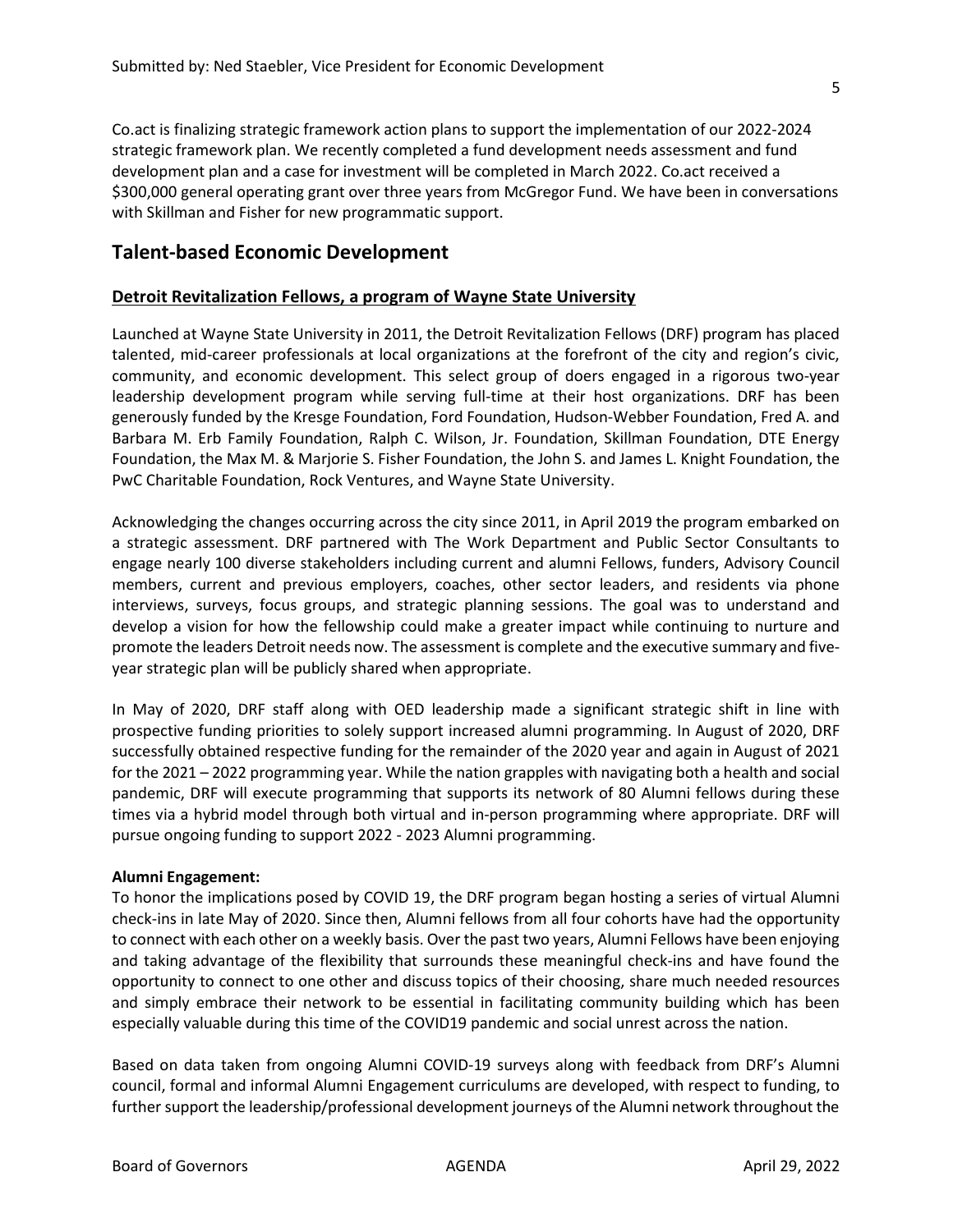2021 – 2022 programming year. DRF Staff will conduct a 2022 – 2023 Alumni Needs Assessment by May of 2022 to gauge the current, evolved needs of the Alumni Network.

In the Fall of 2021, DRF staff along with DRF's Alumni Council made the decision to postpone the 2021 Biennial Alumni Homecoming that was to be facilitated in conjunction with the 2021 Holiday Party until 2022 where the possibility of hosting in-person events may be more likely. In March of 2022, DRF staff along with Alumni Council members began to make plans for hosting an in-person Biennial Alumni Homecoming to be scheduled towards the summer to fall of 2022, however; as we all continue to navigate the implications posed by both the global and national pandemic, DRF staff will continue to maintain a nimble programming curriculum that optimally meets the Alumni network's ongoing peer networking and leadership/professional development needs while prioritizing everyone's health.

DRF Staff has begun to prepare a virtual Community Engagement & Networking Platform for the Alumni Network in March 2022. This virtual platform will foster and facilitate increased engagement in various areas as programming, peer networking, cross-collaboration, cohort building and program to end user visibility. The fellowship program has partnered with WeThrive to power the online platform and will look to launch its full capability by Summer 2022.

Ongoing collaboration/receptiveness towards the Alumni programming curriculum will be achieved through the partnership and ambassadorship of the Alumni Council which will convene in April and bimonthly throughout the 2022 programming year.

Funding: In the Spring of 2021, the fellowship submitted a \$180k Alumni grant proposal to the Ford Foundation and was successfully awarded respective funding in August of 2021, fully supporting the program's 2021 - 2022 Alumni programming budget.

In the Fall of 2021, the fellowship finalized its first iteration of concept plans for the 2022 DRF Hybrid Program Model and a second/refined iteration in March 2022. The 2022 DRF Hybrid Program Model focuses on an Alumni program structure that proposes continued, increased investment in the DRF Alumni Network and a Community/Resident Leader program structure that proposes a pilot investment in Community and Resident leaders throughout Detroit's neighborhoods. DRF Staff, WSU Foundation Relations, and OED's development team submitted concept plans for the 2022 DRF Hybrid Program Model to the Rocket Community Fund in November 2021 and to the Ballmer Foundation in March of 2022 – further discussion around the foundations' interest in supporting the proposed model will convene in March and April 2022, respectively.

DRF and its fundraising team have been recently successful in also engaging the Ralph C. Wilson Foundation to potentially support the launch of the Community/Resident Leader Pilot and ongoing Alumni Engagement. Continued efforts to financially support the 2022 operating budget and the longterm financial sustainability of DRF will be pursued through continued conversation with the following funders; The Kresge Foundation, The Ford Foundation, The Ralph C. Wilson Jr. Foundation, The Ballmer Foundation, Rocket Community Fund, The Kellogg Foundation and The Hudson Webber Foundation.

Partnerships: In 2020, DRF began convening five local talent/leadership development programs/organizations to explore possible connections across our work. The group continued to convene virtually throughout 2021 and has served useful in thinking through the shifts talent/leadership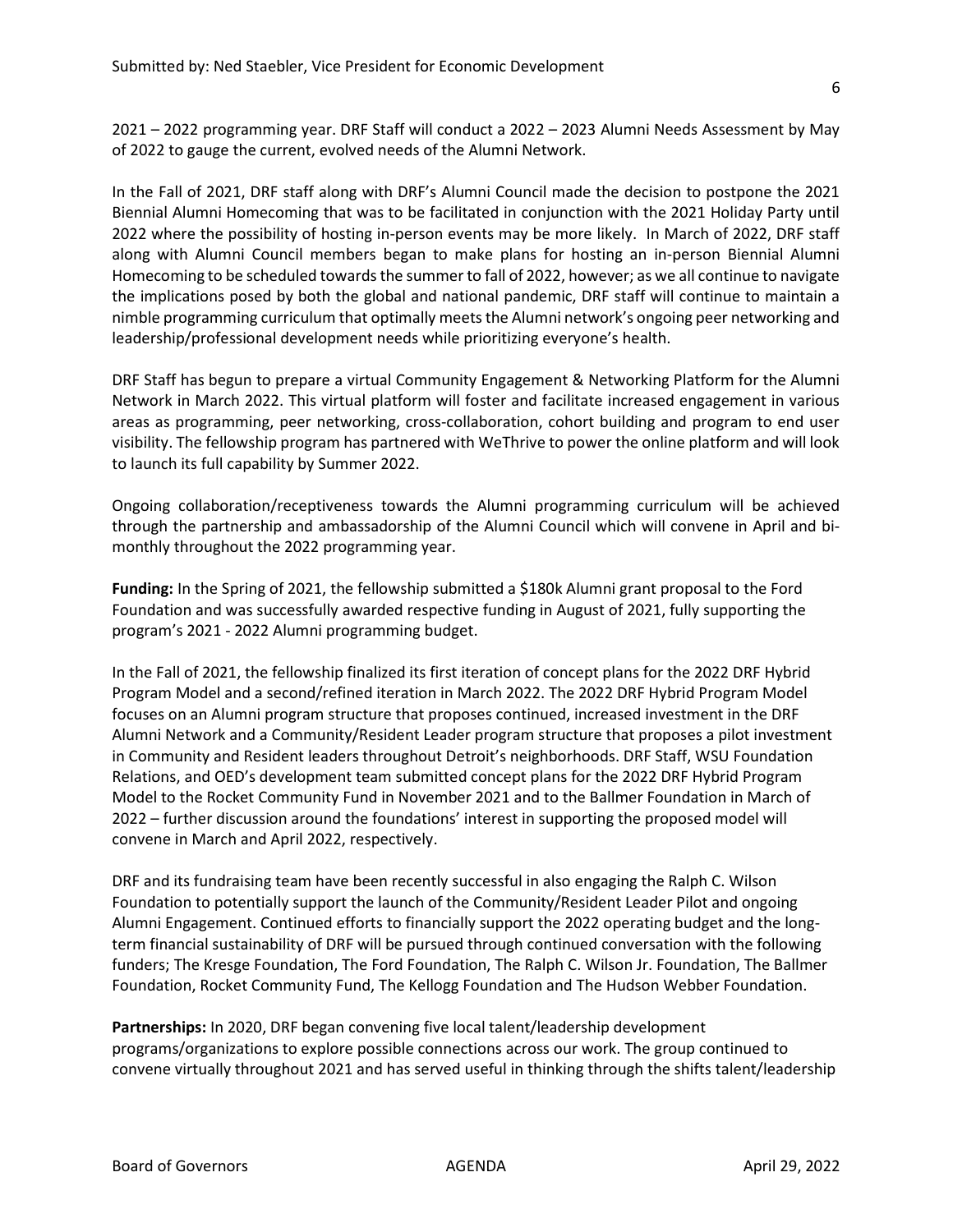programs/organizations need to consider as we all work to navigate the impacts of COVID-19 on our organizations and program participants. Most recently, the group convened in March 2022.

As part of DRF's 2019 Five-Year Strategic Plan, DRF staff has worked to develop and introduce a pilot cohort model that focuses on attracting, retaining and developing Community and Resident Leader talent in Detroit through a proposed Community/Resident Leader Pilot. The Community/Resident Leader Pilot will maintain core components of DRF's traditional mid-career talent model but also seek to build neighborhood capacity and create a talent/leadership pipeline that doesn't currently exists for this specific demographic. To achieve this, DRF is looking to partner with various organizations like the City of Detroit, Mayor's Office and/or Department of Neighborhoods, Wayne State University Department of Urban Studies and Planning and/or Office of Executive and Professional Development and Community Development Advocates of Detroit (CDAD) and/or Building the Engine of Community Development in Detroit. As of March 2022, DRF has been successful at acquiring the partnership of WSU's Department of Urban Studies and Planning as well as the University's Office of Executive and Professional Development to produce a credentialled certificate in community development for individuals who complete the Community/Resident Leader Pilot Fellowship. Conversations will continue with such partners to ensure the feasibility of the certificate offering. Partnership conversations with Community Development Advocates of Detroit (CDAD) around program recruitment and structure occurred in March 2022 while conversations around a potential job placement partnership with the City of Detroit, Mayor's Office and/or Department of Neighborhoods and or Detroit at Work, Detroit Employment Solution Corporation will pick up in April of 2022.

Raising DRF's Profile: The Detroit Revitalization Fellows is now regarded as the longest-standing midcareer urban fellowship program in the country. The staff is regularly looked to for guidance from other organizations that are considering launching their own fellowship programs, and to share its expertise. Fellows are consistently being recognized for their contributions to the future of Detroit and the region, and being given increasingly influential professional opportunities. Recent examples include:

Leslie Tom, Cohort III Fellow and Chief Sustainability Officer for the Charles H. Wright Museum of African American History (The Wright) was named a Crain's Detroit Business Notable Leader in Sustainability in March 2022. Under Leslie's leadership, the Wright partnered with the College for Creative Studies to extend the life of dead or dying trees on the museum's campus by developing a lumber woodshop studio. Leslie is also leading initiatives such as the Art, History and Cultural Green Stormwater Infrastructure project that includes retaining more than 19,000 gallons of water and the greening of the African World Festival, which includes adding recycling, composting, a bike valet, and a sustainable resource table.

In March of 2022, Cohort IV Fellow Nicole Brown was promoted from Land and Water Works Program Manager to Director of Strategic Partnerships at Detroit Future City. In this role, Nicole will manage the development of the 2030 DFC strategic plan and develop critical partnerships that align with the work of DFC – advancing the quality of life for all Detroiters through an equity lens.

## Marketing and Communications

#### Media Outreach

In Q4 2021, there were a total of 36 media hits on economic development topics across 84 outlets, representing 8% of the university total and 9% of the university Tier 1 total. Economic development topics represented 7% of total media hits in 2021.